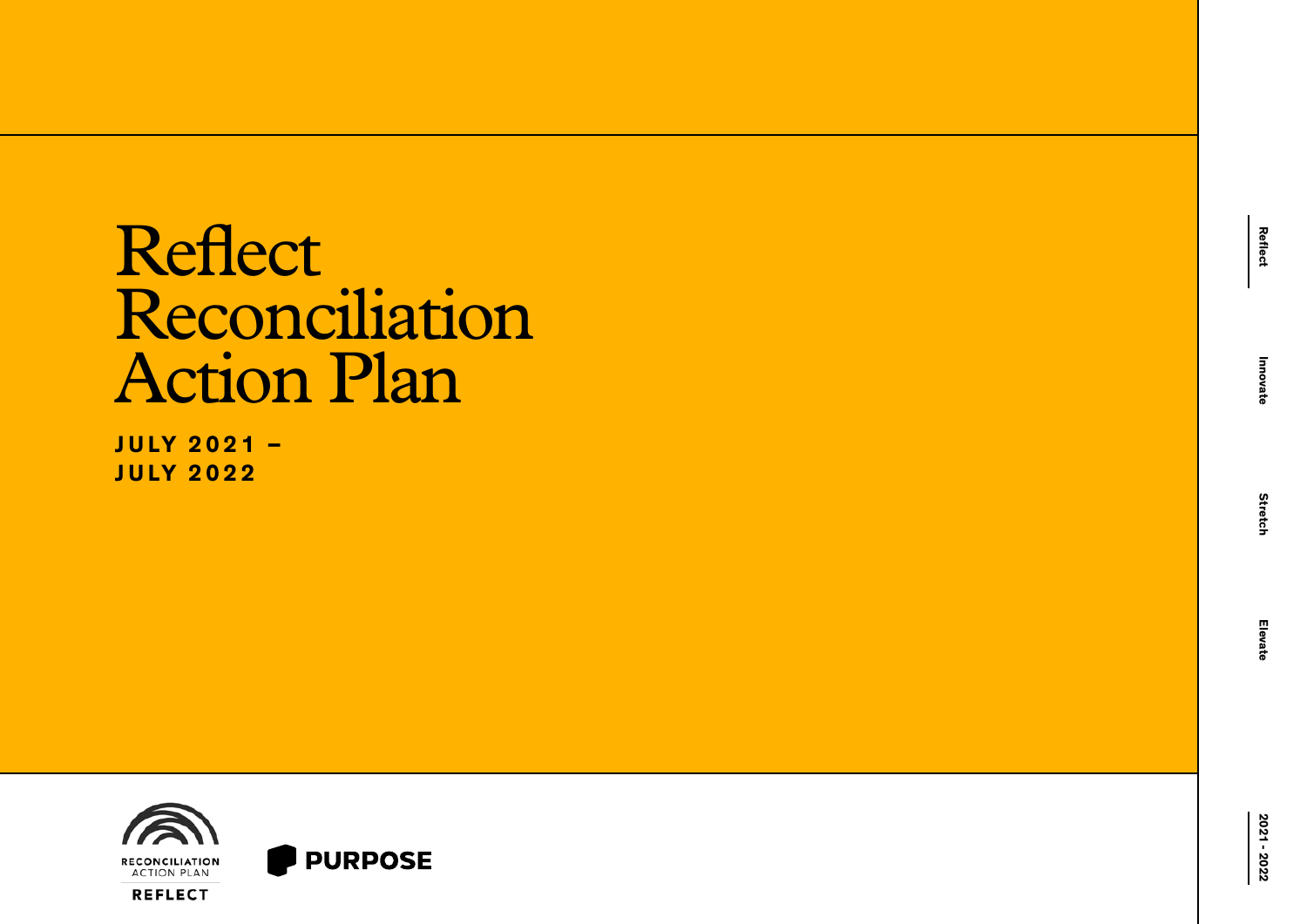#### **Country** THE

Purpose recognises the Traditional Custodians of the land we live and work on, and pay our respects to Elders past and present.

Sovereignty was never ceded.

**Australia Always was, and always willbe Aboriginal land.**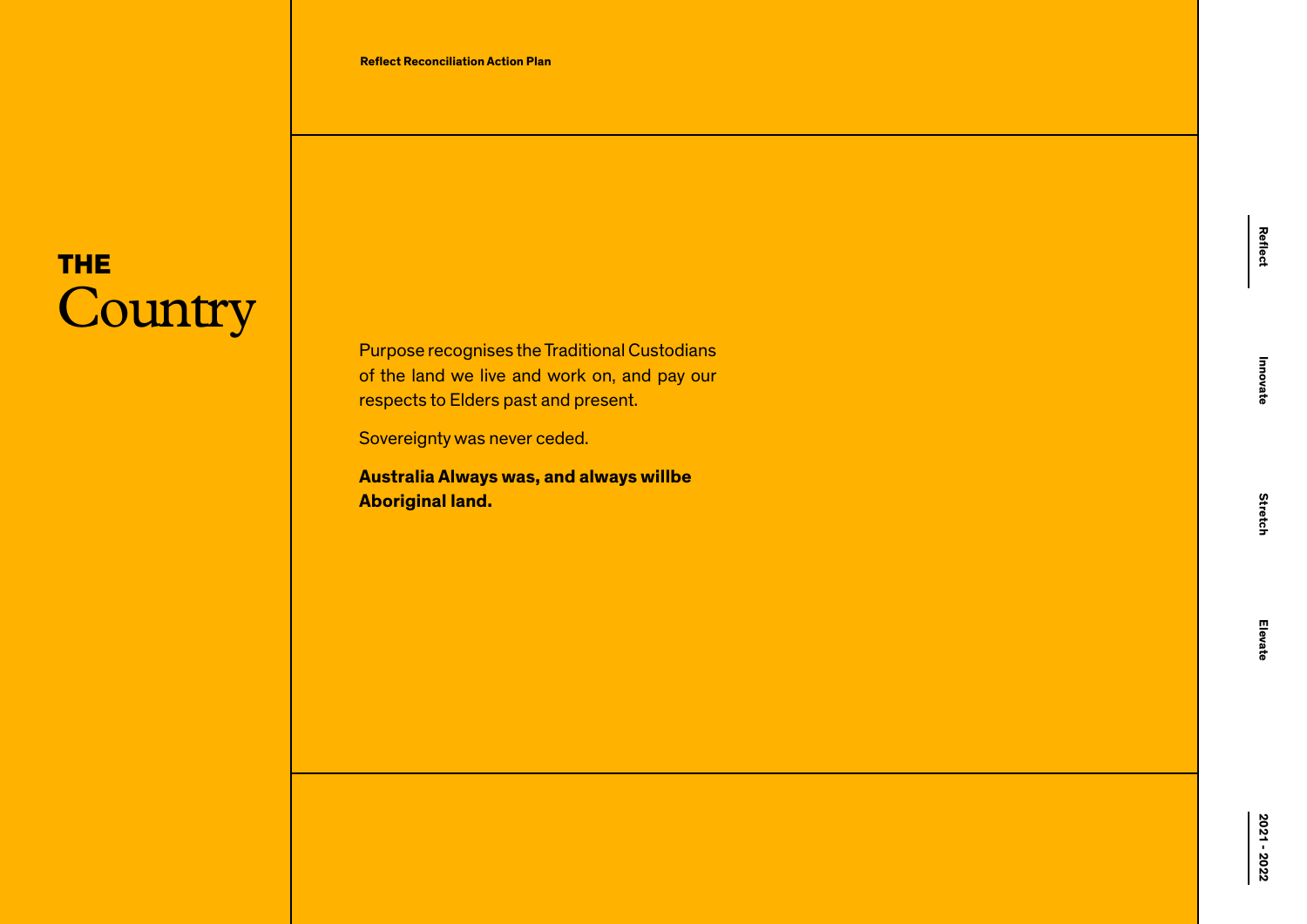**Reflect Reconciliation Action Plan**

#### Business **OUR**

Purpose is a social impact agency, where we build and support movements to advance the fight for an open, just, and habitable world.

We use public mobilisation and storytelling to help the leading organisations, activists, businesses, and philanthropies engaged in this fight, and we create campaigning labs and new initiatives that can shift policies and change public narratives when it matters most. In Australia we currently employ 10 people, none of who identify as Aboriginal and/or Torres Strait Islander people. We are one hub of a global agency with offices on six continents, and we work on Australian-based and global projects. We only have one office in Australia, which is in Sydney.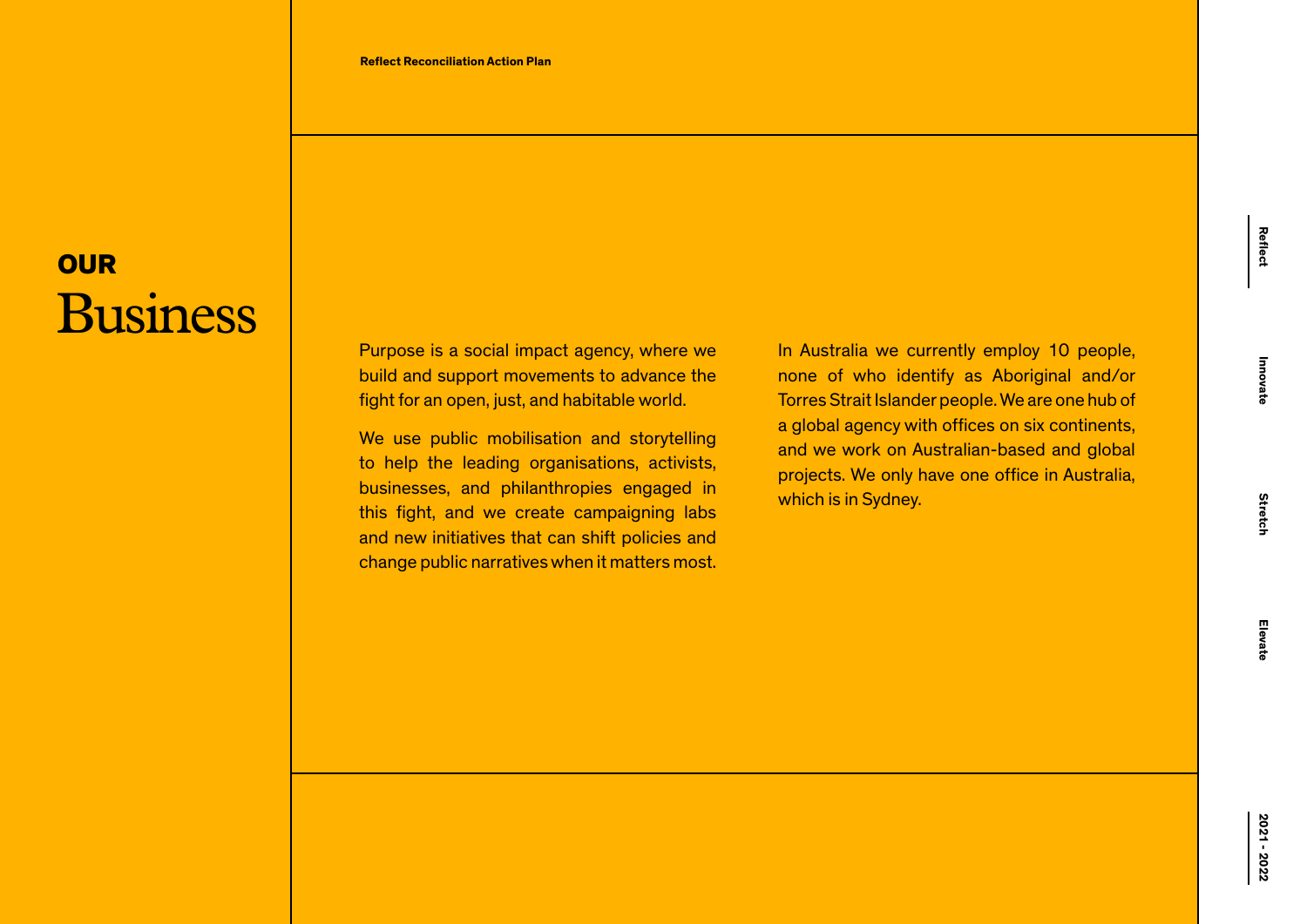#### Reflect OUR RAP:

*Purpose APAC RAP Lead:* Claire Sutton, Creative Lead,  $DFIL$ ead – APAC We are developing a RAP because we recognise that racial injustice has deep roots and a long history in Australia, and that these injustices continue today. We know that as an organisation - particularly one working in social impact - that we need to do our part in advocating for reconciliation, fighting for an Indigenous voice to parliament, a Treaty and a meaningful truth and reconciliation process and that developing our own RAP is the first step for us to begin to understand what our role is in supporting this cause.

We intend to approach this by establishing an internal team that has the agency, resources and backing of leadership to develop the RAP. Purpose intends to seek guidance from Aboriginal and Torres Strait Islander organisations and representatives in a consultation role, through new hires and best-practice examples. This is the beginning of our reconciliation journey.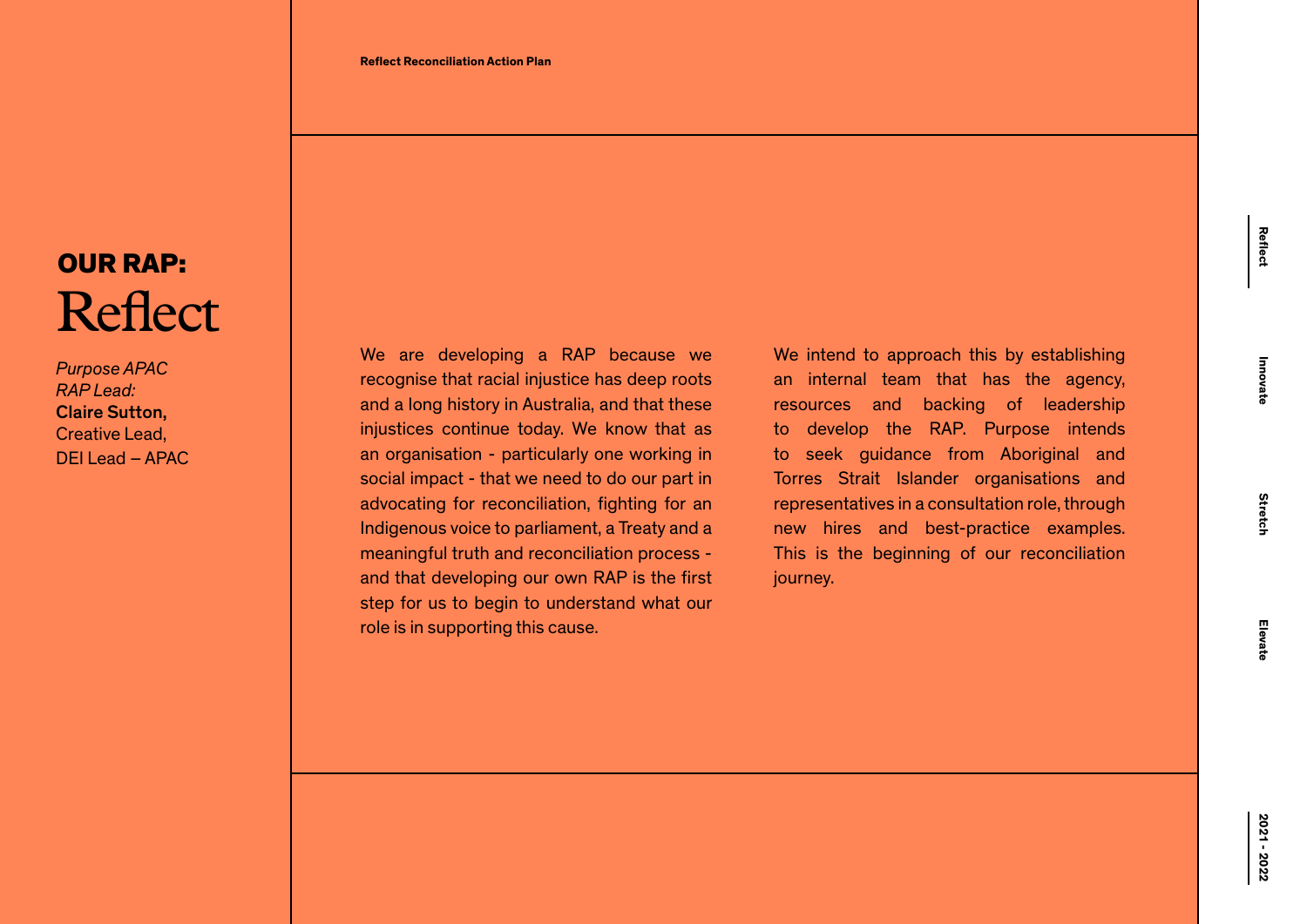## is split into four sections OUR RAP:



#### Relationships

Through this we acknowledge the importance of building trust and ensuring relationships are not extractive.



Creating employment and business opportunities for Aboriginal and Torres Strait Islander individuals and businesses



## Respect

Building an understanding of Aboriginal and Torres Strait Islander culture, values and the lived experience. And promoting these with respect and following Aboriginal and Torres Strait Islander leadership.



Ensuring our processes and team are equipped and resourced to deliver our RAP commitments

**Reflect**

**Innovate**

Innovate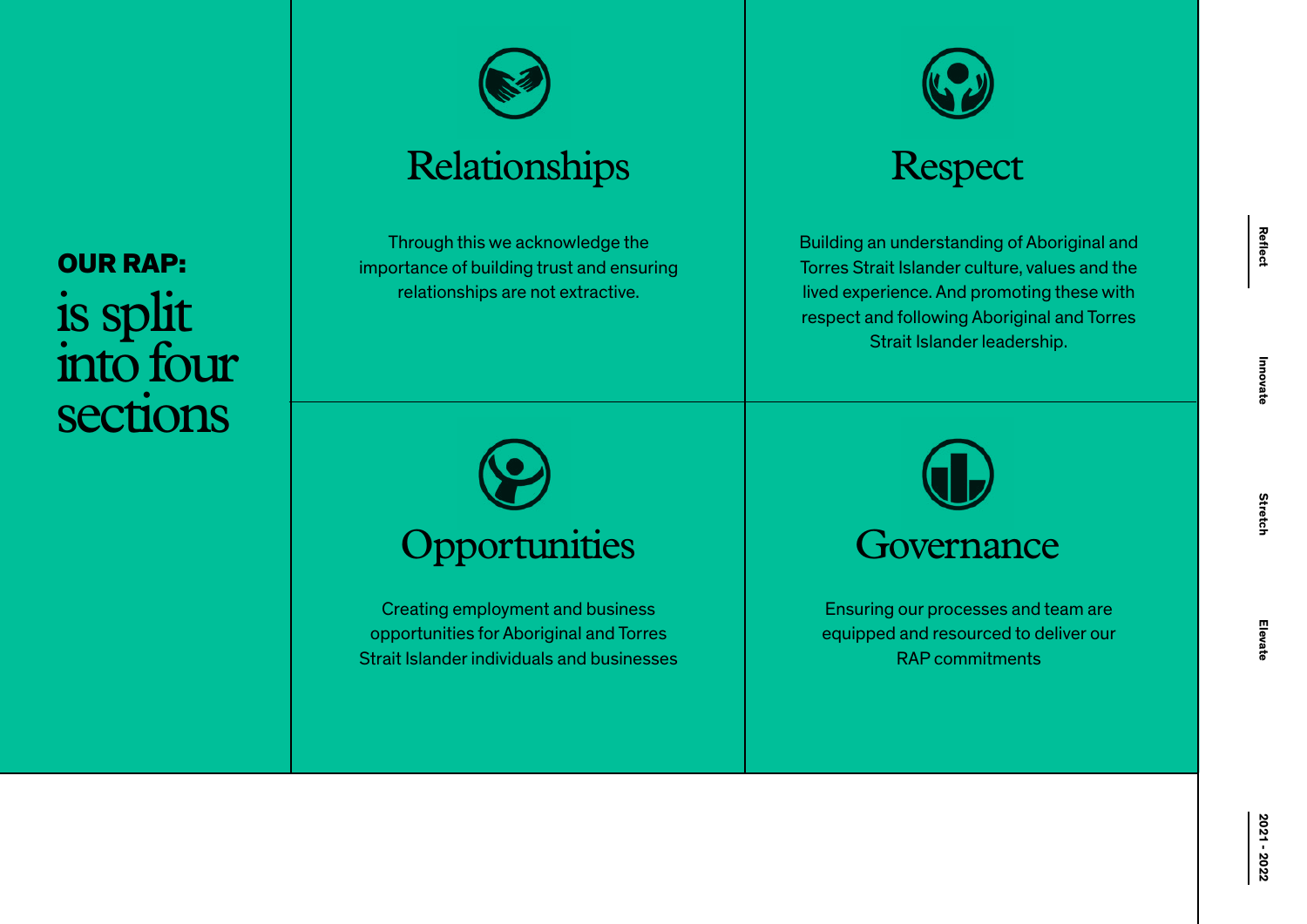

### Relationships

| <b>ACTION</b>                                                                                                                                                      | <b>DELIVERABLE</b>                                                                                                                                                 | <b>TIMELINE</b>  | <b>RESPONSIBILITY</b>                                                 |
|--------------------------------------------------------------------------------------------------------------------------------------------------------------------|--------------------------------------------------------------------------------------------------------------------------------------------------------------------|------------------|-----------------------------------------------------------------------|
| <b>Establish and strengthen</b><br>mutually beneficial<br>relationships with<br><b>Aboriginal and Torres Strait</b><br>Islander stakeholders and<br>organisations. | Identify Aboriginal and Torres Strait Islander stakeholders and organisations<br>within our local area or sphere of influence.                                     | <b>July 2021</b> | Senior Campaign Director,<br>Creative Lead, DEI Lead<br>Strategy Lead |
|                                                                                                                                                                    | Research best practice and principles that support partnerships with Aboriginal<br>and Torres Strait Islander stakeholders and organisations.                      | <b>July 2021</b> | <b>Strategy Lead</b>                                                  |
| <b>Build relationships</b><br>through celebrating<br><b>National Reconciliation</b><br>Week (NRW).                                                                 | Circulate Reconciliation Australia's NRW resources and reconciliation materials<br>to our staff - including calendar dates for NRW and preceding planning sessions | May 2022         | Creative Lead + DEI Lead                                              |
|                                                                                                                                                                    | RAP Working Group members to participate in an external NRW event.<br>(27 May- 3 June, 2022)                                                                       | May 2022         | Creative Lead + DEI Lead                                              |
|                                                                                                                                                                    | Encourage and support staff and senior leaders to participate in at least one<br>external event to recognise and celebrate NRW.                                    | May 2022         | Creative Lead + DEI Lead                                              |
| <b>Promote reconciliation</b><br>through our sphere of<br>influence.                                                                                               | Communicate our commitment to reconciliation to all staff.                                                                                                         | <b>July 2021</b> | <b>Global Managing Director</b>                                       |
|                                                                                                                                                                    | Use our organisation's global channels to promote the importance of<br>reconciliation on the international stage                                                   | <b>July 2021</b> | Creative Lead + DEI Lead                                              |
|                                                                                                                                                                    | Identify external stakeholders that our organisation can engage with on our<br>reconciliation journey.                                                             | Oct 2021         | <b>Strategy Lead</b>                                                  |
|                                                                                                                                                                    | Identify RAP and other like-minded organisations that we could approach to<br>collaborate with on our reconciliation journey.                                      | Oct 2021         | Strategy Lead                                                         |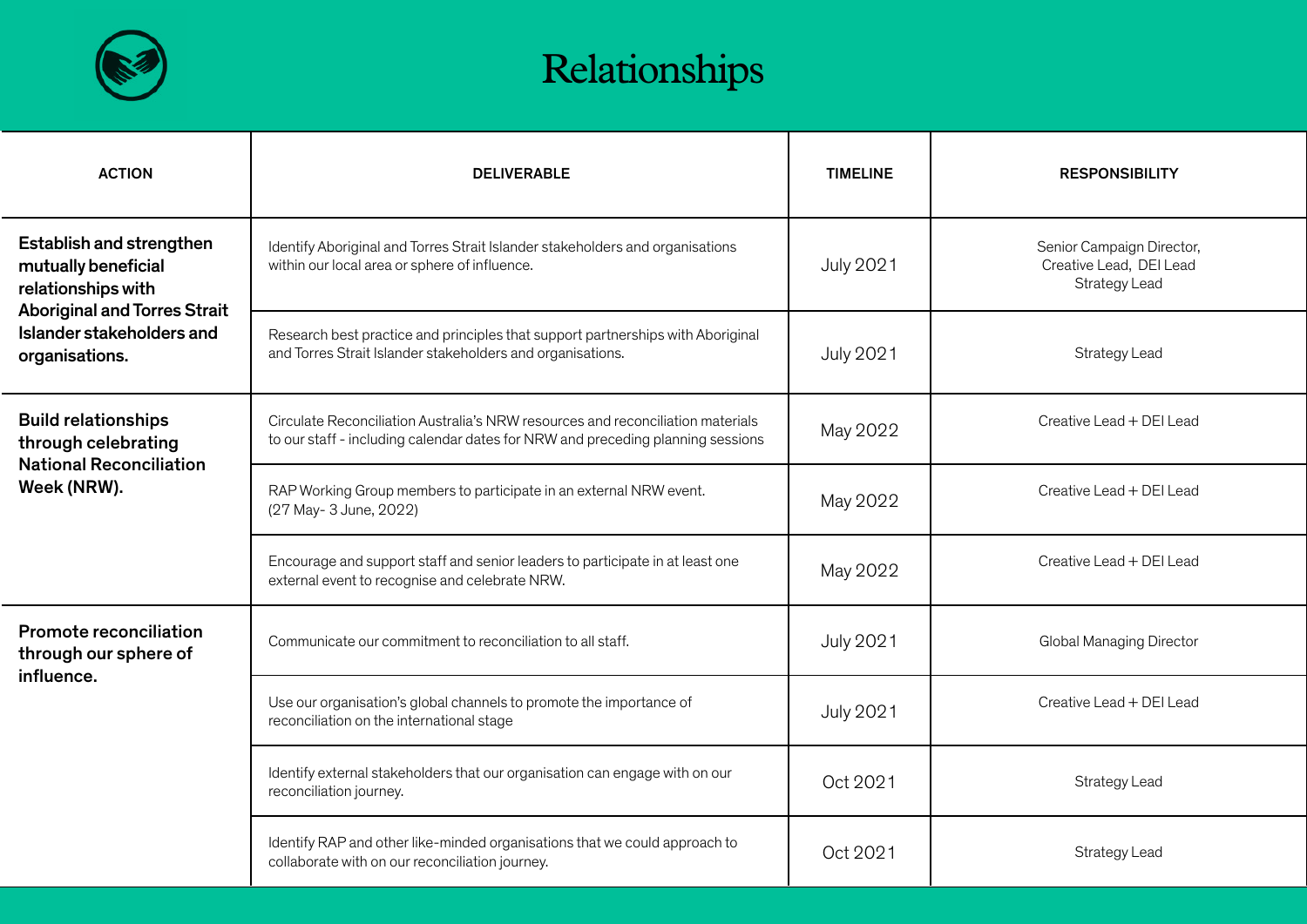

# Relationships cont'd

| <b>ACTION</b>                                                                                                | <b>DELIVERABLE</b>                                                                                                                                               | <b>TIMELINE</b> | <b>RESPONSIBILITY</b>    |
|--------------------------------------------------------------------------------------------------------------|------------------------------------------------------------------------------------------------------------------------------------------------------------------|-----------------|--------------------------|
| Promote positive race<br>relations through anti-<br>discrimination strategies.                               | Research best practice (workplace) and policies in areas of race relations and<br>anti-discrimination. Report back to team.                                      | August 2021     | <b>Strategy Lead</b>     |
|                                                                                                              | Conduct a review of HR policies and procedures to identify existing<br>anti-discrimination provisions, and future needs.                                         | August 2021     | Senior Campaign Director |
| <b>Engage with Aboriginal</b><br>and Torres Strait Islander<br>advocacy organisations<br>and activist groups | Research Aboriginal and Torres Strait Islander advocacy organisations and<br>develop issue map of organisations                                                  | August 2021     | <b>Strategy Lead</b>     |
|                                                                                                              | Explore ways for contributing support to local Aboriginal and Torres Strait<br>Islander businesses through 'pay the rent' style models embedded into our billing | August 2021     | <b>Strategy Lead</b>     |
|                                                                                                              | Identify and select 2-3 local Aboriginal and Torres Strait Island businesses or<br>organisations where we see oppourtunities for cross-learning                  | Nov 2021        | Senior Campaign Director |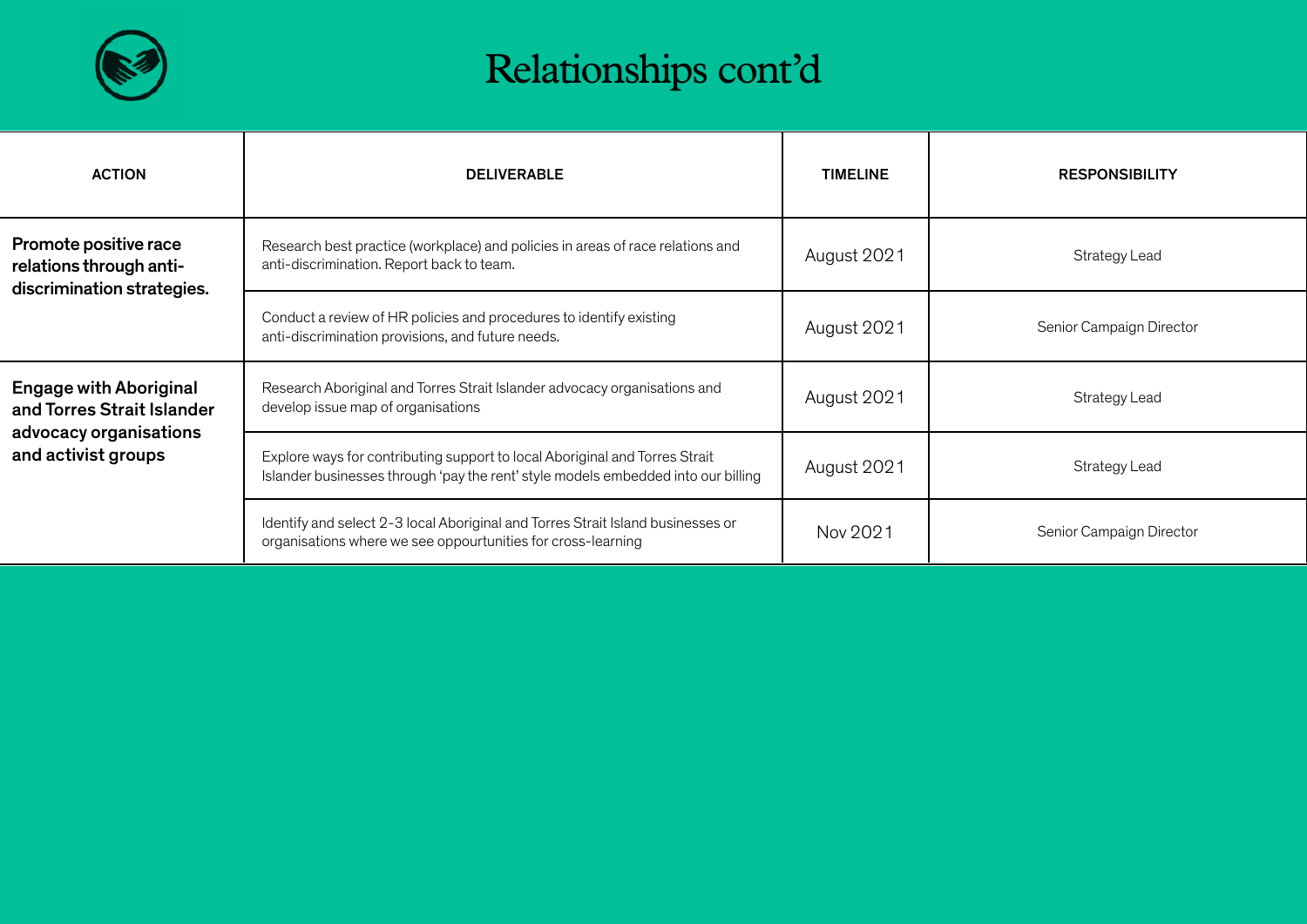



| <b>ACTION</b>                                                                                                                                                                     | <b>DELIVERABLE</b>                                                                                                                                                                            | <b>TIMELINE</b>    | <b>RESPONSIBILITY</b>     |
|-----------------------------------------------------------------------------------------------------------------------------------------------------------------------------------|-----------------------------------------------------------------------------------------------------------------------------------------------------------------------------------------------|--------------------|---------------------------|
| Increase understanding,<br>value and recognition of<br><b>Aboriginal and Torres Strait</b><br>Islander cultures, histories,<br>knowledge and rights<br>through cultural learning. | Develop a business case for increasing understanding, value and recognition of<br>Aboriginal and Torres Strait Islander cultures, histories, knowledge and rights<br>within our organisation. | August 2021        | Senior Campaign Director  |
|                                                                                                                                                                                   | Conduct a review of cultural learning needs within our organisation.                                                                                                                          | August 2021        | Creative Lead + DEI Lead  |
|                                                                                                                                                                                   | Education though comms channels and meetings to increase understanding,<br>value and recognition of Aboriginal and Torres Strait Islander cultures, histories,<br>knowledge and rights        | August 2021        | Creative Lead + DEI Lead  |
| Demonstrate respect<br>to Aboriginal and Torres<br><b>Strait Islander peoples</b><br>by observing cultural<br>protocols.                                                          | Develop an understanding of the local Traditional Owners or Custodians of the<br>lands and waters within our organisation's operational area.                                                 | Oct 2021           | Creative Lead + DEI Lead  |
|                                                                                                                                                                                   | Increase staff's understanding of the purpose and significance behind<br>cultural protocols, including Acknowledgment of Country and Welcome to<br>Country protocols.                         | August 2021        | Creative Lead + DEI Lead  |
| <b>Build respect for</b><br><b>Aboriginal and Torres</b><br><b>Strait Islander cultures</b><br>and histories by<br>celebrating NAIDOC Week                                        | Raise awareness and share information amongst our staff about the meaning of<br>NAIDOC Week.                                                                                                  | Jun 2022           | Creative Lead + DEI Lead  |
|                                                                                                                                                                                   | Introduce our staff to NAIDOC Week by promoting external events in our local area.                                                                                                            | Jun 2022           | Creative Lead + DEI Lead  |
|                                                                                                                                                                                   | RAP Working Group to participate in an external NAIDOC Week event.                                                                                                                            | July 2021,<br>2022 | <b>Operations Manager</b> |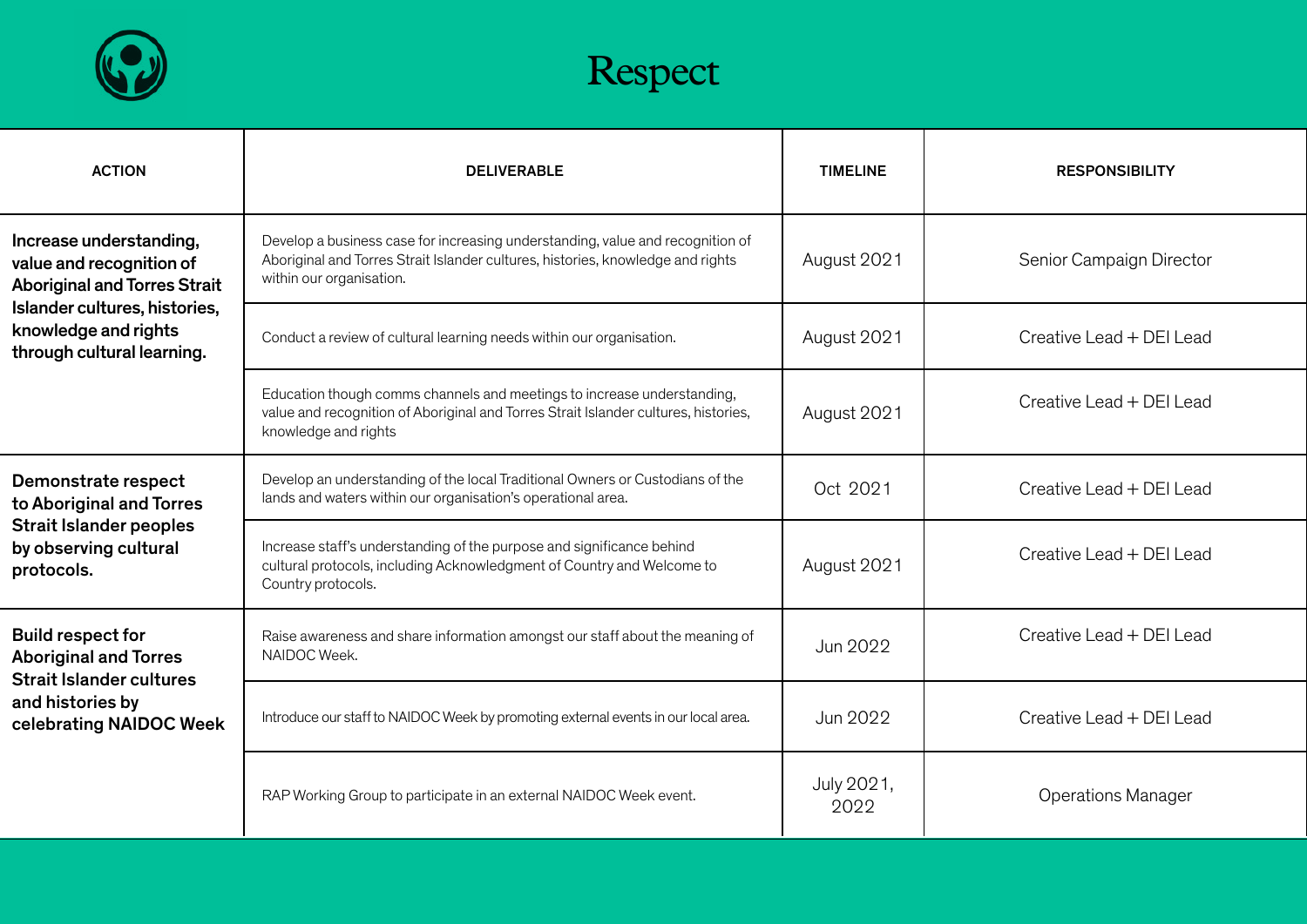

# Opportunities

| <b>ACTION</b>                                                                                                                                              | <b>DELIVERABLE</b>                                                                                                                                       | <b>TIMELINE</b>  | <b>RESPONSIBILITY</b>              |
|------------------------------------------------------------------------------------------------------------------------------------------------------------|----------------------------------------------------------------------------------------------------------------------------------------------------------|------------------|------------------------------------|
| Improve employment<br>outcomes by increasing<br><b>Aboriginal and Torres</b><br>Strait Islander recruitment,<br>retention and professional<br>development. | Develop a business case for Aboriginal and Torres Strait Islander employment<br>within our organisation.                                                 | <b>July 2021</b> | Senior Campaign Director           |
|                                                                                                                                                            | Build understanding of current Aboriginal and Torres Strait Islander staffing to<br>inform future employment and professional development opportunities. | <b>July 2021</b> | <b>Associate Strategy Director</b> |
|                                                                                                                                                            | Recruit Aboriginal and/or Torres Strait Islander intern through Career Trackers.                                                                         | Nov 2021         | <b>Associate Strategy Director</b> |
| <b>Increase Aboriginal and</b><br><b>Torres Strait Islander</b><br>supplier diversity to<br>support improved<br>economic and social<br>outcomes.           | Develop a business case for procurement from Aboriginal and Torres Strait<br>Islander owned businesses.                                                  | <b>July 2021</b> | Senior Campaign Director           |
|                                                                                                                                                            | Investigate Supply Nation membership.                                                                                                                    | August 2021      | <b>Operations Manager</b>          |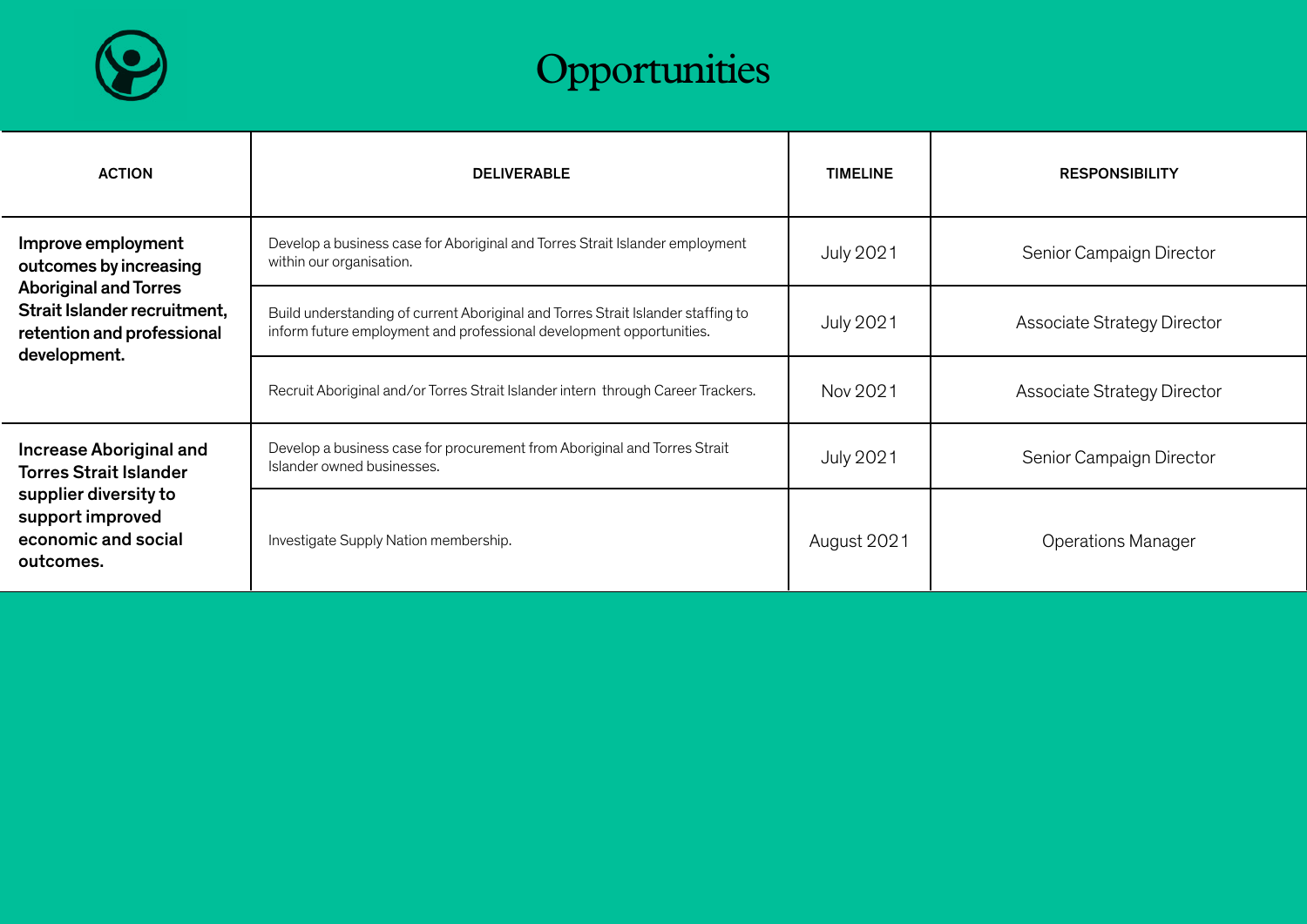

#### **Governance**

| <b>ACTION</b>                                                                                                                                            | <b>DELIVERABLE</b>                                                                                                                                          | <b>TIMELINE</b>  | <b>RESPONSIBILITY</b>     |
|----------------------------------------------------------------------------------------------------------------------------------------------------------|-------------------------------------------------------------------------------------------------------------------------------------------------------------|------------------|---------------------------|
| <b>Establish and maintain</b><br>an effective RAP Working<br>Group (RWG) to drive<br>governance of the RAP.                                              | Form a RWG to govern RAP implementation.                                                                                                                    | <b>July 2021</b> | Senior Campaign Director  |
|                                                                                                                                                          | Draft a Terms of Reference for the RWG.                                                                                                                     | <b>July 2021</b> | Senior Campaign Director  |
|                                                                                                                                                          | Establish Aboriginal and Torres Strait Islander representation on the RWG (create<br>internal strategy to make a hire/bring someone on board for this role) | Sept 2021        | Senior Campaign Director  |
| Provide appropriate<br>support for effective<br>implementation of RAP<br>commitments.                                                                    | Define resource needs for RAP implementation.                                                                                                               | <b>July 2021</b> | <b>Operations Manager</b> |
|                                                                                                                                                          | Engage senior leaders in the delivery of RAP commitments.                                                                                                   | Sept 2021        | <b>Creative Lead</b>      |
|                                                                                                                                                          | Define appropriate systems and capability to track, measure and report<br>on RAP commitments.                                                               | Sept 2021        | Senior Campaign Director  |
| <b>Build accountability</b><br>and transparency<br>through reporting RAP<br>achievements, challenges<br>and learnings both<br>internally and externally. | Complete and submit the annual RAP Impact Measurement Questionnaire to<br>Reconciliation Australia.                                                         | 30 Sept<br>2021  | Creative Lead             |
| Continue our reconciliation<br>journey by developing our<br>next RAP.                                                                                    | Register via Reconciliation Australia's website to begin developing our next RAP.                                                                           | Apr 2022         | <b>Creative Lead</b>      |